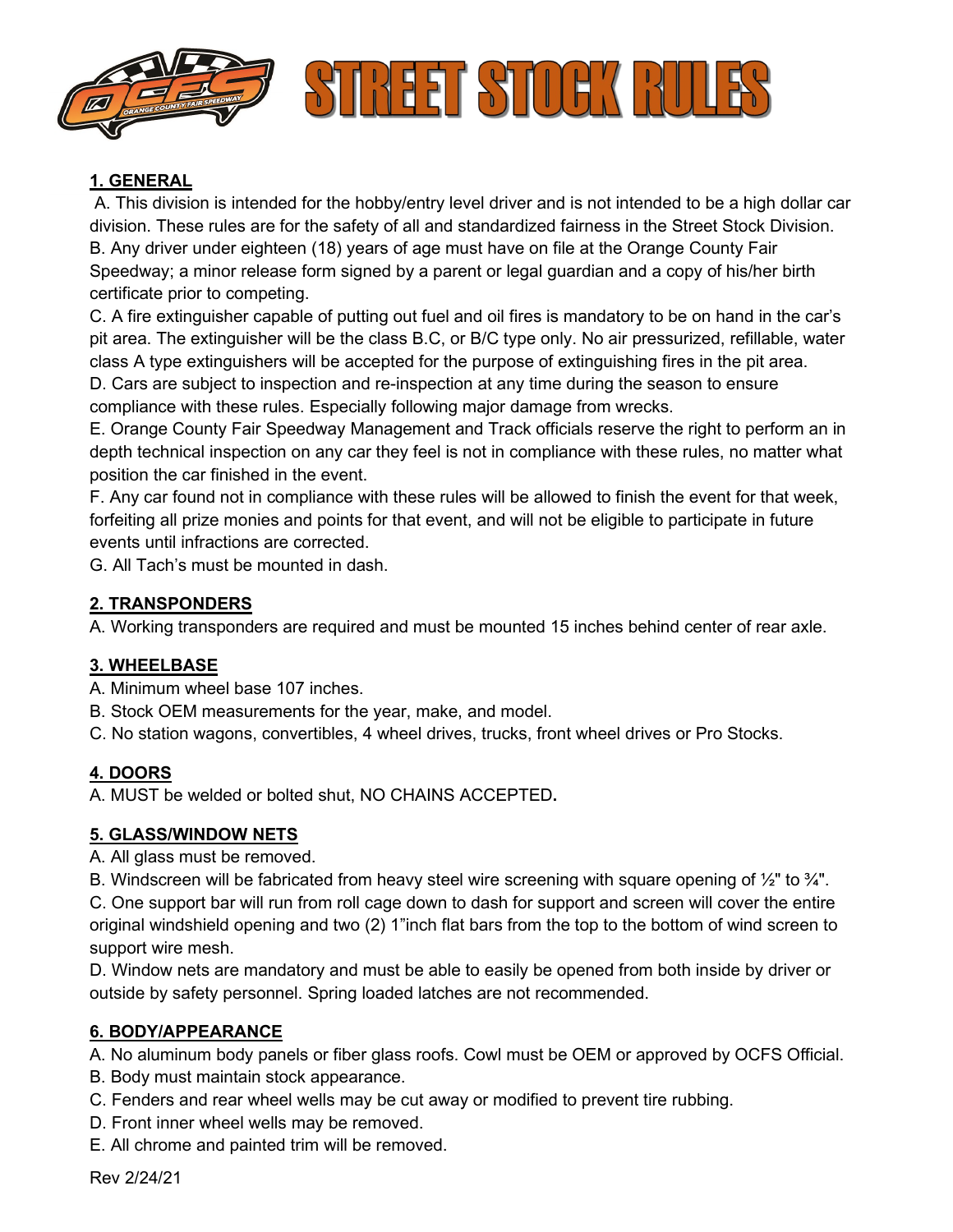F. No sharp or jagged edges.

G. No rear-view mirrors.

H. Passenger side and rear area of driver's area will not be sheeted over.

I. Rear spoiler must be stock or after market not to exceed 5" in height.

J. All holes (machined, cut or rust) will be covered and sealed in firewall, floor pans, and trunk bulkhead to prevent fire and/or hot liquids from entering driver's area especially where the fuel line passes through the trunk bulkhead and firewall. No hood holes for air cleaner. Clearance scoop must be closed front and back.

K. The only exception will be the hole for the throttle linkage passing through the firewall.

L. Cars that do not have bulkhead between the trunk and driver's area will have to fabricate one to isolate the two areas.

M. Exterior openings may be covered i.e. headlights, side markers, and tail light openings.

N. Four (4) retaining pins will secure the hood and four (4) pins for trunk lid unless original hinges are used in which case two (2) pins for the hood and two (2) for the trunk lid will suffice.

O. No exterior rub rails permitted on sides of bodies. Polly carbon graphics protectors are permitted.

P. No front or rear bumper support visible, nose and rear cover mandatory.

# **7. WHEELS/TIRES**

A. A Reinforced wheel is required on the right front.

B. Original stock rims will have a spot welded to the plate on the inside of the wheel.

C. All wheels will be steel (NO ALUMINUM)

D. One inch (1") lug nuts are mandatory on all four wheels.

E. MAXIMUM WIDTH of rims and tires 8" No tolerance allowed. 15" rim only.

F. Any combination of 2, 3, 4" offsets allowed. No wheel spacers.

G. Any combination of mixing and matching allowed 3 and 4 inch offset.

H. DOT Production Street Tires Only - Maximum width 8 inches. No snows, no directional, and no altering tire in any manner. No race DOT tires of any brand.

# **8. FUEL CELL**

A. Max 22 gal. Capacity.

B. Cell will be centered in trunk and if trunk floor is removed will not extend below the frame rails behind the rear axle.

C. The fuel cell will be secured with a minimum of two 1" X 1/8" flat steel straps secured by 3/8" bolts.

D. Fuel lines will be made of steel tubing or steel braided fuel line from fuel cell to carburetor through the center of driver area.

E. A fuel shut off valve painted a bright color (red, yellow, orange or white) located next to the drivers seat.

F. OEM rubber fuel hose and OEM fuel tanks are not allowed!

G. A one-way check valve will be installed in the event of a roll over.

# **9. FUEL**

A. No leaded racing fuel allowed. Pump or track fuel only.

- B. No additives or boosters permitted.
- C. This will be strictly enforced.
- D. No alcohol or methanol fuel(e85).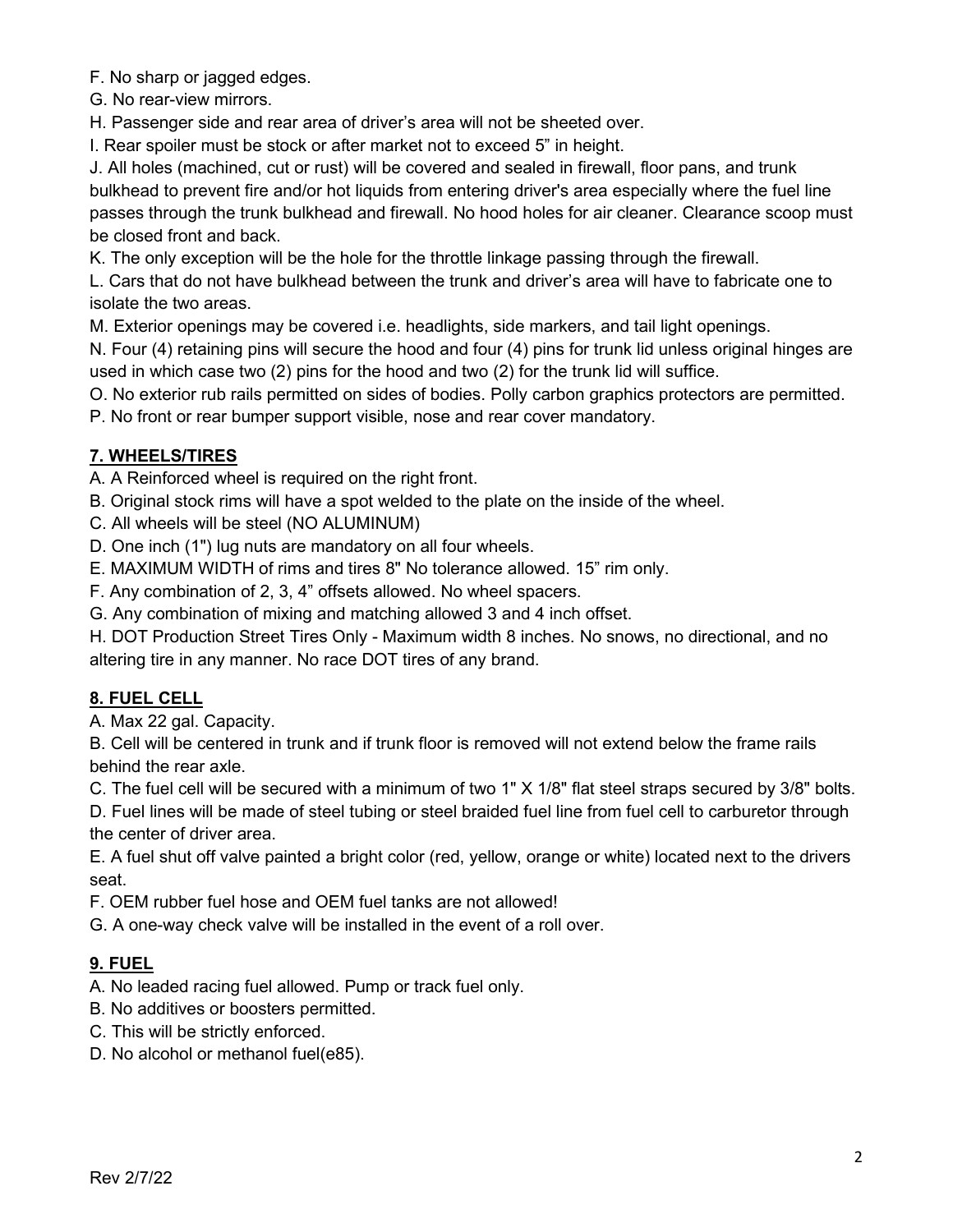### **10. ENGINES/INTAKE MANIFOLD**

A. V-8 engines only.

B. 350 General Motors

C. 351 Ford Windsor only.

D. 360 Chrysler

E. Normally aspirated engines only.

F. Intake manifold MUST remain stock, cast iron passenger car 2 barrel only.

G. Any claimer oil pan not exceeding \$100.00 will be allowed.

H. Stock OEM cast iron or stock OEM aluminum water pumps permitted.

I. GM 602 Crate Engine is acceptable as long as it is stock from manufacturer with seals. Seal integrity to be determined by track Tech Officials.

J. No aluminum pulleys, balancers with the exception of alternator and power steering.

K. No gasket matching barring or porting allowed.

# **11. AIR CLEANER**

A. Air cleaner may be OEM or after market.

B. After market adapters for air cleaner are mr. gasket part #4339,6406 or adapter #91011390 from speedway motors, allstar part #26080

C. No hi-rise, no power enhancing, no diffusers, no reflectors, no hats, NO MODIFICATIONS OF ANYKIND).

D. An air cleaner element no higher than 3 1/4" (after market reusable element allowed).

# **12. CABURETORS**

A. Stock two barrel carburetors only. Rochester 2 Barrel, no spacer plate. Adapter allowed for crate 602 motors..

- B. Maximum throttle bore 1- 11/16"
- C. Maximum venturi bore of 1  $\frac{1}{4}$ ".
- D. OEM replacement parts only.
- E. No speed parts.
- F. No race type carburetors.
- G. NO boring or polishing of throttle or venturi bores allowed!
- H. NO modification of throttle shaft, butterfly screws, or internal parts allowed.
- I. Choke plate and choke shaft may be removed.

J. Jet may be changed.

K. If original air cleaner stud is not used original cross bar with boss for air cleaner stud must be present as cast location.

### **13. FUEL PUMPS**

A. Must be mechanical fuel pump stamped steel or aftermarket aluminum. No notching of frame to accept fuel pump.

# **14. RADIATORS**

- A. Must remain in stock location.
- B. Aluminum radiators are allowed.
- C. A catch can for the radiator overflow is mandatory.
- D. No electric fans.
- E. Steel OEM style fan blade only. Minimum 4 blade.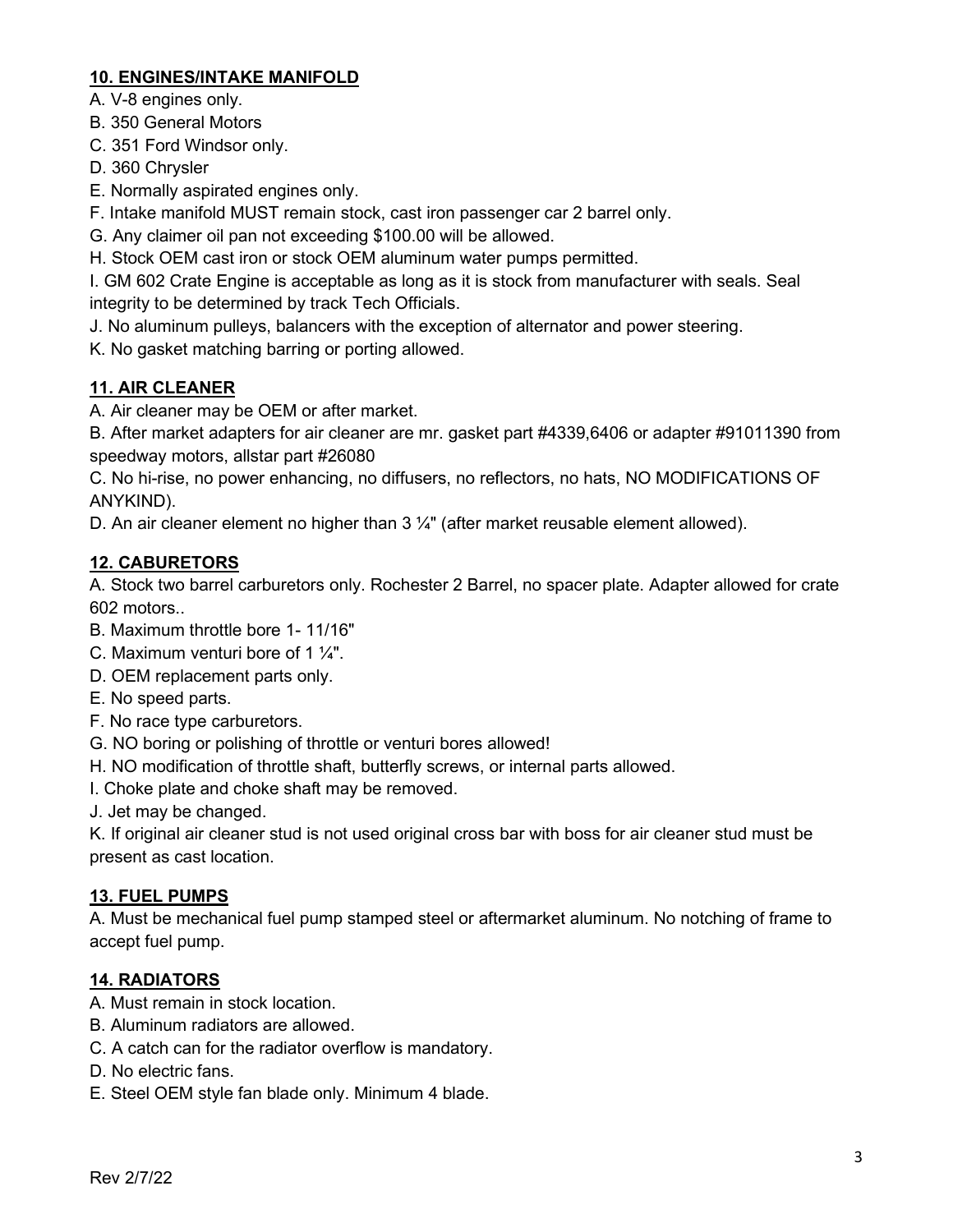### **15. CRANKSHAFT**

- A. Must be OEM stock for the type of engine.
- B. No lightening or boring allowed.
- C. No H-Beam rods.

### **16. PISTONS**

- A. Must be stock OEM cast or forged replacement.
- B. Chevy pistons may be flat. Top 2 or 4 valve relief types.
- C. No pop up's allowed.
- D. Max cylinder bore allowed is .60 over.
- E. Stock OEM rods, no matching allowed.

### **17. CYLINDER HEADS**

A. Must be stock OEM cast iron only.

B. NO BOWTIE, DART, VORTEX, OR ALUMINUM HEADS, NO ANGLE PLUG HEADS WITH THE EXCEPTION OF 602 FACTORY SEALED ENGINE.

- C. Heads may not be ported and polished in any way.
- D. Head studs are not allowed.
- E. Max Intake Max Exhaust:
- a. Intake Chevrolet 1.94"
- b. Exhaust Chevrolet 1.50"
- c. Intake Ford 1.94"
- d. Exhaust Ford 1.60"
- e. Intake Chrysler 1.88"
- f. Exhaust Chrysler1.60"
- g. Head casting numbers must match OEM valve spec's for that casting number.

### **18. CAMSHAFT**

- A. Must be stock hydraulic lifter type only.
- B. No roller cams or lifters.
- C. No solid lifters.
- D. Camshaft lift will be measured at the valve.
- E. Maximum lift will not exceed 0.480.
- F. Double roller timing chains are allowed.
- G. No gear drives or belt drives.

### **19. ROCKER ARMS/ROCKER STUDS**

- A. Long slot rockers are allowed as long as the stock rocker lift and duration is not affected.
- B. Rocker arm studs may be pinned.
- C. Screw in studs are allowed.
- D. Guide plates for pushrods are not allowed.
- E. 1.5 rocker arms only.
- F. No roller rocker of any kind.
- G. Poly locks are optional.

#### **20. IGNITION**

- A. Only Stock OEM breaker point and HEI (Electronic Ignition) distributors with OEM coils.
- B. OEM or stock replacement distributers allowed with module and coil mounted in original location.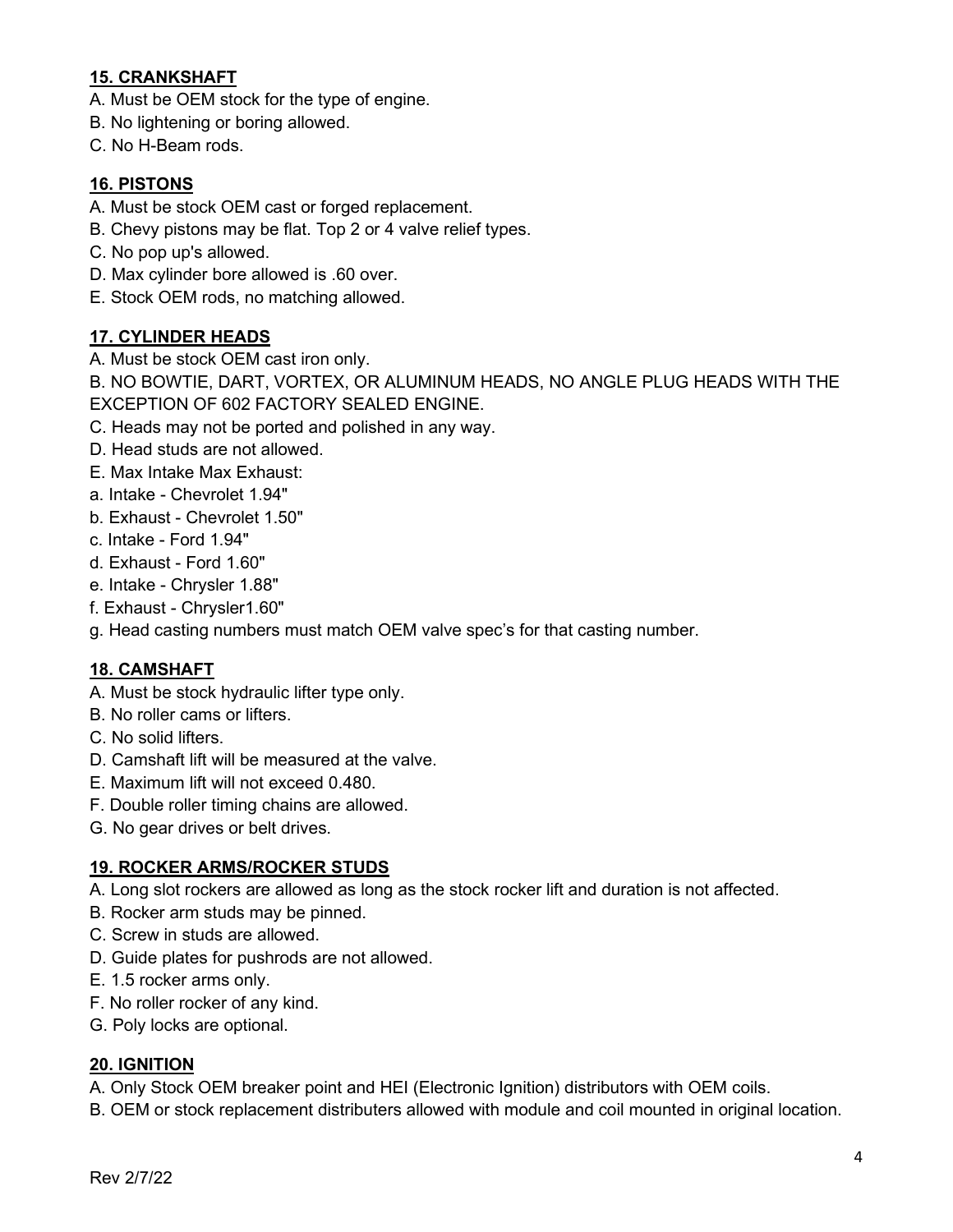C. OEM or stock replacement ignition modules only. Must mount in original location. NO circuit board ignition modules.

No amplifiers to boost coil voltage, this will be tested at the Ignition coil. Max output at coil will 13.8 volts maximum.

D. No locking advances.

E. Ignition and battery switches will be mounted in the center of the dash so safety personnel can easily access them from either side of the car.

F. Indicator lights for these switches are highly recommended.

G. Stock ignition switches in the steering column will be removed completely to prevent inadvertent locking of the steering column.

H. No car with column type switch will be permitted to run in any event during the season.

### **21. THROTTLE LINKAGE**

A. Must be of the solid rod type.

- B. No throttle cables are allowed for any event.
- C. Dual throttle springs are mandatory.

# **22. EXHAUST MANIFOLD**

A. Must be OEM cast iron. No LT1 type manifolds stock monte, camaro or truck type only.

- B. No tubular style manifolds permitted.
- C. NO CENTER DUMP, RAM HORN or HEADERS are allowed.
- D. No porting and polishing or internal coating allowed**.**

# **23. EXHAUST**

A. Single or dual exhaust is allowed, all exhaust manifold bodies must be below sparkplugs.

B. Stock, California turbo, Turbo 400 mufflers with rev baffles, glass packs, flow masters types are permitted.

C. No H-pipes or crossovers.

D. Exhaust must exit behind the doors,  $2\frac{1}{2}$ " pipe outside diameter is the maximum allowed.

E. Welding of joints is highly recommended to prevent muffler falling off if the car bottoms out.

# **24. BATTERY**

A. Must remain in the engine compartment sealed from driver's compartment and securely fastened. Location from center to right side only.

B. Battery cut-off is MANDATORY.

C. Electrical cut-off switch to cut battery hot wire circuit must be mounted to the right of center on the dash in clear view of safety crew.

D. Only one battery per car. Must be 12-volt type battery (maximum 13.8 volts).

E. No step-up transformers or devices to increase battery voltage.

# **25. CHARGING SYSTEM**

A. Alternators are not mandatory but car must be self-starting.

B. Any car that will not start from line up on its own will be placed at the rear of the field no matter where handicappers place car in field.

# **26. ROLL CAGE**

A. A MANDATORY 6 point roll cage must be used to surround the driver and must be constructed of 1  $\frac{1}{2}$ " outside diameter steel tubing with a 1/8" wall thickness.

B. Welding of joints must be continuous around the entire joint, no partial beads or spot welding.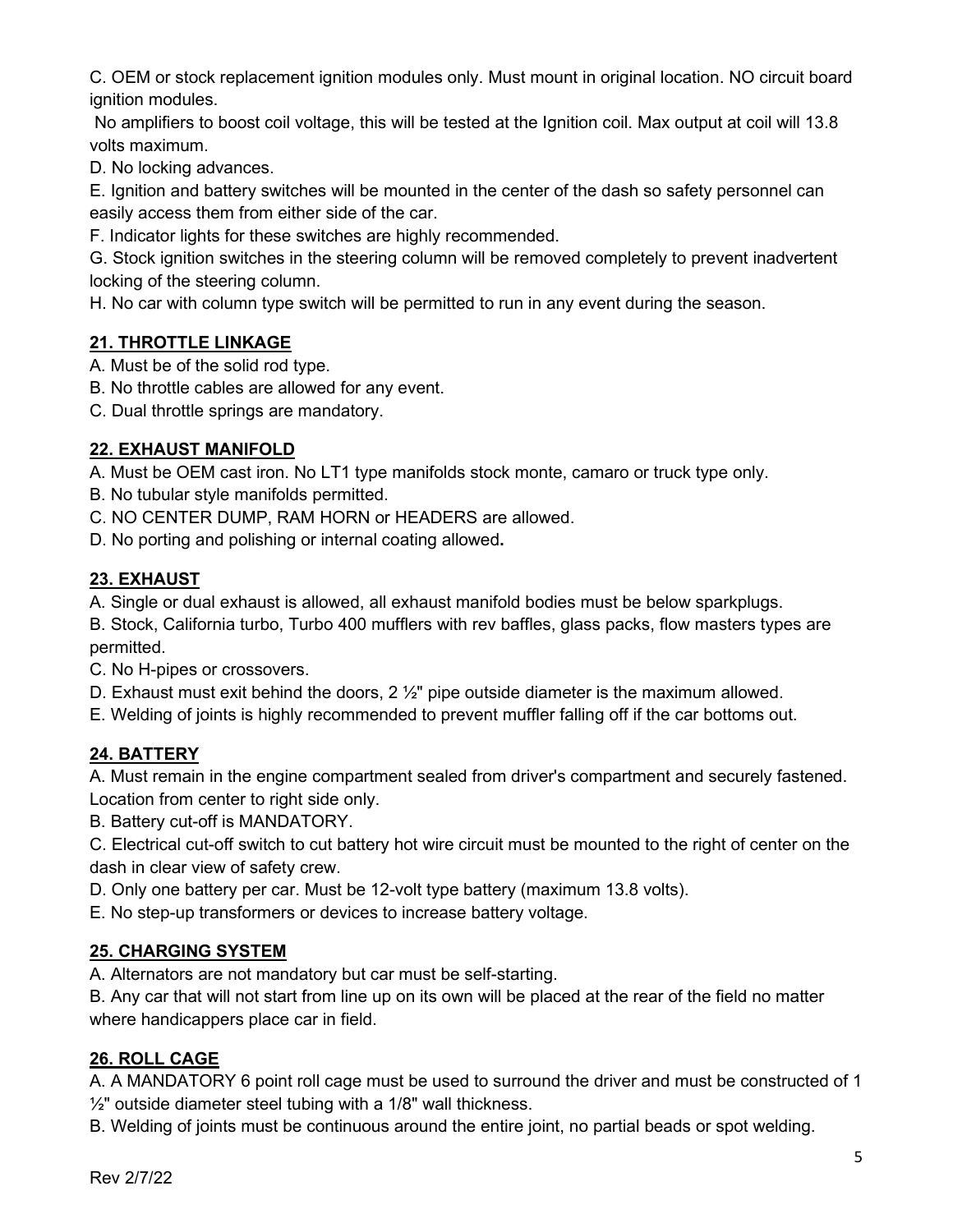C. Welding will be of good quality, excessive slag and overheating of steel (burn through) will be cause for rejection.

D. The up rights must be mounted over on the left and right sides of the frame with upright in front and one behind the driver on each side of the frame.

E. They must be securely welded to the flat horizontal portion of the frame not the kick ups or floorboards.

F. The four bars joining the uprights must be at least two inches above the helmet height of the driver when strapped into the car.

G. There will be at least three (3) horizontal bars on both sides of the car connecting the main uprights.

H. These horizontal bars must have at least one set vertical supports centered between the main uprights to tie the bars together.

I. A diagonal bar from the top left bar down to the top horizontal bar in the driver's door is highly recommended.

J. A horizontal bar at dash height must connect the front uprights.

K. The rear uprights must be connected from the top of the left rear upright down to the bottom of the right rear upright.

L. Any joint between two or more must be gusseted with at least 1/8" steel material for added strength.

M. Flush grinding of welds is not permitted.

N. Threaded pipe, angle iron, pipe fittings, lap weld pipe, soft metals such as aluminum, and channel iron will not be used.

O. Any bars running through the engine and trunk compartments will be completely within the body panels of the car.

P. Two (2) additional horizontal bars behind the fuel cell to provide crush protection are highly recommended.

Q. One (1) bar in this location is mandatory.

R. An anti- intrusion plate for driver side door bars made of a minimum 13 gauge steel and properly welded together with an allowance for jaws of life access is mandatory.

S. A minimum of 2 bars are required from bottom of door bars on driver's side to frame rail.

# **27. PADDING**

A. Any cage bars within 18" of the driver's body, extended arms, legs and head will be padded.

B. The steering wheel center will also be padded.

### **28. ALUMINUM RACING SEATS**

A. Aluminum racing seats are mandatory.

B. No fiberglass seats. Full containment seat recommended.

C. Seats must be securely fastened with 6 bolts, 4 on the bottom and 2 on the back, to the frame and roll cage. Driver seated in vehicle must be below top bars.

D. Lower seat bar attached to cage.

# **29. HELMET**

A. ALL drivers must wear a SA 2015 or newer Snell approved full face helmet (no motocross helmets).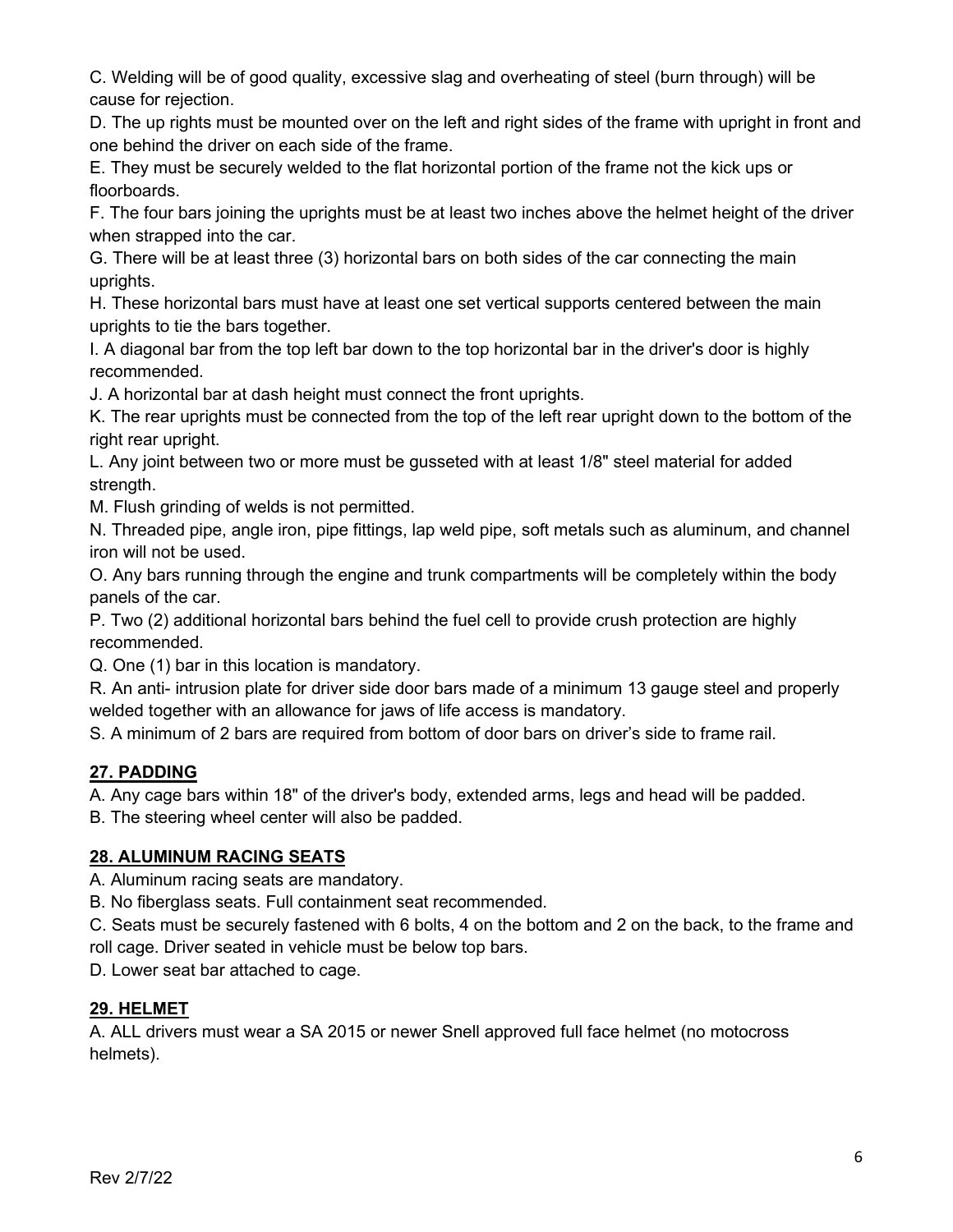# **30. FIRE SUITS**

A. All drivers must wear a clean one-piece SF1 driver's suit (quilted or with fire retardant long underwear), racing shoes, head socks, gloves, and foot socks.

B. Arm restraints and Hans device highly recommended.

#### **31. SEAT BELTS AND HARNESS**

A. All cars must be equipped with 5-point seat belts to SFI 16.1 specifications.

B. Belts older than 24 months (from the date of manufacture) will not be permitted.

C. All belts must be securely fastened to the frame or cage.

D. Bolts may not be inserted through the webbing for mounting.

E. Seat belt webbing that comes into contact with any sharp or and metal edge must be protected from that edge by means of push on grip vinyl trim.

F. The areas of concern are the webbing slots in the metal racing seats.

G. All the seat manufacturers either roll the edge or supply the seat with trim protecting the webbing from abrasion or cutting under impact conditions.

H. Webbing entry slots into the seat with an existing metal roll of 1/8" smooth radius will not require vinyl trim.

#### **32. TRANSMISSIONS**

A. Scatter shields for manual transmissions are mandatory.

- B. Flywheel and clutch assemblies will be stock OEM.
- C. No small clutches.
- D. No 10,000 RPM clutches.
- E. A hydraulic slave cylinder is optional.
- F. Transmissions may be removed to check clutch or torque converter.
- G. Scatter shield must have 1 ¾ inspection hole at the bottom.

H. Automatic transmissions must run Stock OEM Torque Converter and shatter blanket is highly recommended.

I. Automatic transmission must have a working torque converter. It must allow the car to idle in every gear and obtain a stall speed.

J. No direct drives, ram couplers, external solenoids hollow or dummy converters. No Brinn or Falcon transmissions.

K. All gears must work (auto and manual).

### **33. DRIVE TRAIN**

A. Drive shafts will be steel only and painted gloss white to aid other drivers in seeing it if it should snap and end up on the track.

B. Drive shaft loop will be made of 1/8" thick material at least 2" wide, installed no more than 6 inches behind the front U-joint.

C. DRIVE SHAFT LOOP IS MANDITORY.

D. C-clip eliminator bearing kit is optional.

E. Rear differentials will be stock OEM or optional non floater Ford 9" allowed with 5 lug wheel pattern only.

F. Rear must maintain original width and stock mounting points.

G. No truck rears, no posi traction units, no full spools or Detroit Locker type differentials.

H. Welded or mini spools ARE ALLOWED.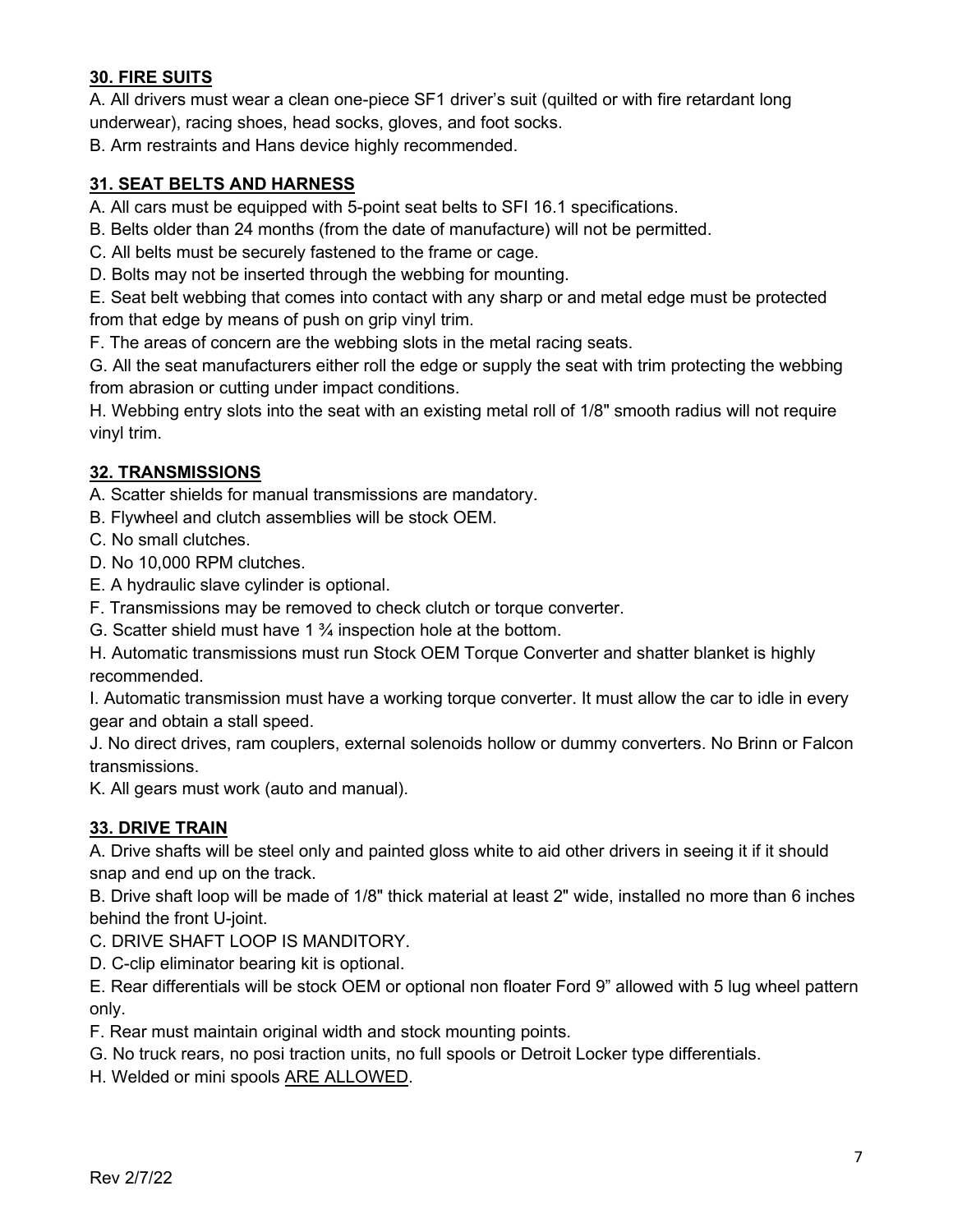### **34. SUSPENSION**

### **FRONT:**

A. Coil springs must be stock height.

B. Any spring rate is allowed.

C. Front: No spacers, shims, jacking bolts or adjustments of any type permitted except caster camber and toe in.

D. Control Arms: Any stock configuration aftermarket tubular upper A-Arms will be allowed. A-Arms must be one piece steel, non-adjustable cross shaft with stock steel ball joint.

- 1. Monte Carlo Body: Distance from center from ball shaft is 8" right side and 8  $\frac{1}{2}$ " on left.
- 2.Camaro: 8 ½" right side and 9" on left side.
- E. Stock Lower Arm
	- 1. No heim joints.
	- 2. No moving factory welded mounting points lower or top.
	- 3. Steel upper and lower arm bushings allowed in front only.

# **REAR:**

- A.Stock mounts must remain in stock location.
- B. Metric chassis must use, same height rear coil springs.
- C. No pivot or monoball type bushings allowed.
- D. No 3 link suspensions.
- E. No panhard or track bars.
- F. No torsion suspensions.
- G. Stock tread width must be maintained

H. Upper control arm length is 11  $\frac{1}{4}$ " measured from bushing center line on frame to center of mounting hole. Lower control arm length is 19 ¼" measured from the center of the bushing to center of the mounting hole. Measurements are for 1978-1988 GM metric chassis components.

### **REAR (CAMARO):**

A. Rear leaf springs will have the same number of leaf's (3,4 or 5 -no more leaf's).

- B. NO Lowering Blocks.
- C. Rear leaf spring shackles must be identical.
- D. Front mounts must remain in stock location. No Chrysler springs.
- E. No leaf springs sliders or jacking bolts.
- F. Stock shock locations.

### **35. SHOCKS**

A. Any steel body non-adjustable, non-rebuildable shock. Shocks not to exceed \$100.00 a piece.

- B. Shocks must be mounted in OEM location.
- C. No monoball or hiem joint style shocks.
- D. No Schrader valves.
- E. No coilovers.

### **36. BRAKES**

A. Must be OEM or replacement parts that meet OEM specifications in stock location.

B. All components will function as designed and vehicle's brakes are subject to inspection at any time for proper operation.

- C. Parking brakes and cables must be removed.
- E. Absolutely no aluminum calipers, lightweight drums or drilled rotors will be allowed.
- F. No type of adjustable proportioning valves or similar equipment is allowed.